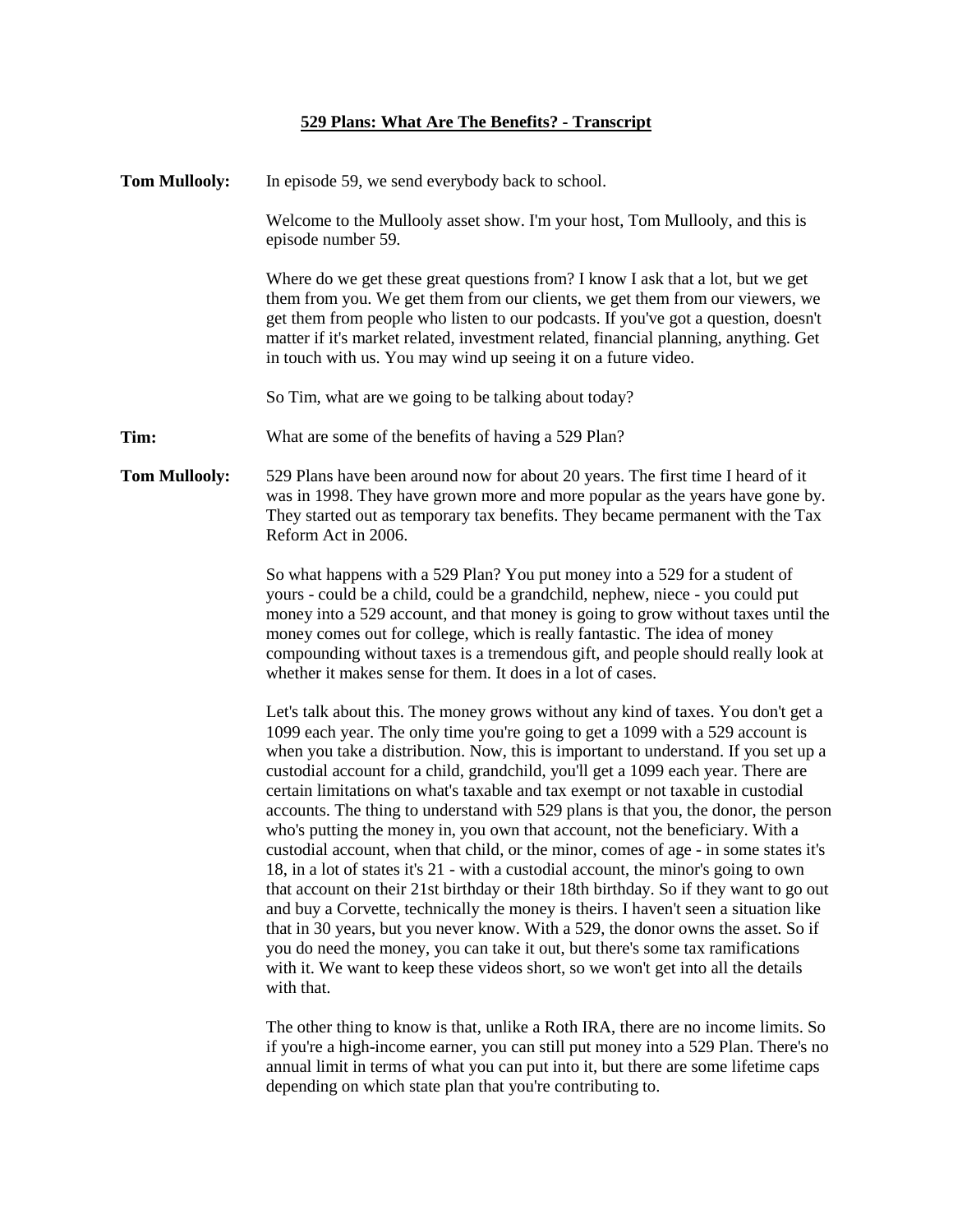I talk about these state plans. It's important to know that every state has their own plan, so if you live in New Jersey, there's a New Jersey plan. If you live in Rhode Island, there's a Rhode Island plan. It doesn't necessarily mean that you have to invest in that plan. There are some states that will give you a tax deduction if you buy into their state plan. There are other states that they don't really care what plan you go into. Then there's other states that say, "We don't care what plan you go into. You're not getting a tax deduction anyway." So you've got long-term compounding, but then you also get the potential for some tax deductions that come with it.

There are 6 states that offer a state income tax deduction, and it doesn't matter what plan you go into. So if you live in Arizona, Kansas, Minnesota, Missouri, Montana, and Pennsylvania, those 6 states say, "We don't care what plan you go into. If you contribute to a 529, we're going to give you a little break on your state income taxes."

There are 7 states that have a state income tax but you don't get any kind of deduction for making a contribution, so those 7 states, California, Delaware, Hawaii, Kentucky, Maine, New Jersey, and North Carolina, these states all have a state income tax. You don't get a tax break.

Now, you can get a tax break. You've got to check out your state plan and measure it against other state plans that are out there. All of these state plans have different vendors, so you're going to find, like in New Jersey, Franklin manages the plan whether you buy direct through the state with NJ Best or you go through an advisor like Mullooly Asset Management.

There are other states that use Fidelity, Vanguard, TD Ameritrade. Everybody's different, and they have their own set of investment choices and their own set of investment fees, so you've got to really do a little homework, as long as we're talking about school, when it comes to that.

But before we end the video, I just wanted to mention something else. If you are fortunate enough to be in a situation where you can really help a child or a grandchild by going to college, the question that always comes up is how much can we gift to our child or grandchild without running into any kind of gift tax problems? Here's a tip. If you're in a position where you can help out a student, if you write the check directly to their educational institution, right to their college, there's no gift tax threshold with that whatsoever. So if you have someone who's going to school, instead of making a gift, pay the money directly to the school, that's not a gift. So that's a really nice thing a lot of people kind of lose sight of or don't forget.

There's also something else that comes into estate planning or trying to move assets at the end of the game. What you can do is you can make up to, right now the dollar limit is \$14,000 on gifts per year. You are permitted with a 529 Plan to make up to five years of gifts at \$70,000 in one year. You can do it all at once. You don't need five years to do it. So you can have five years of \$14,000 gifts plopped one year right into a 529 account for a child or grandchild, niece, nephew. Makes a lot of sense. It's something that's worth considering.